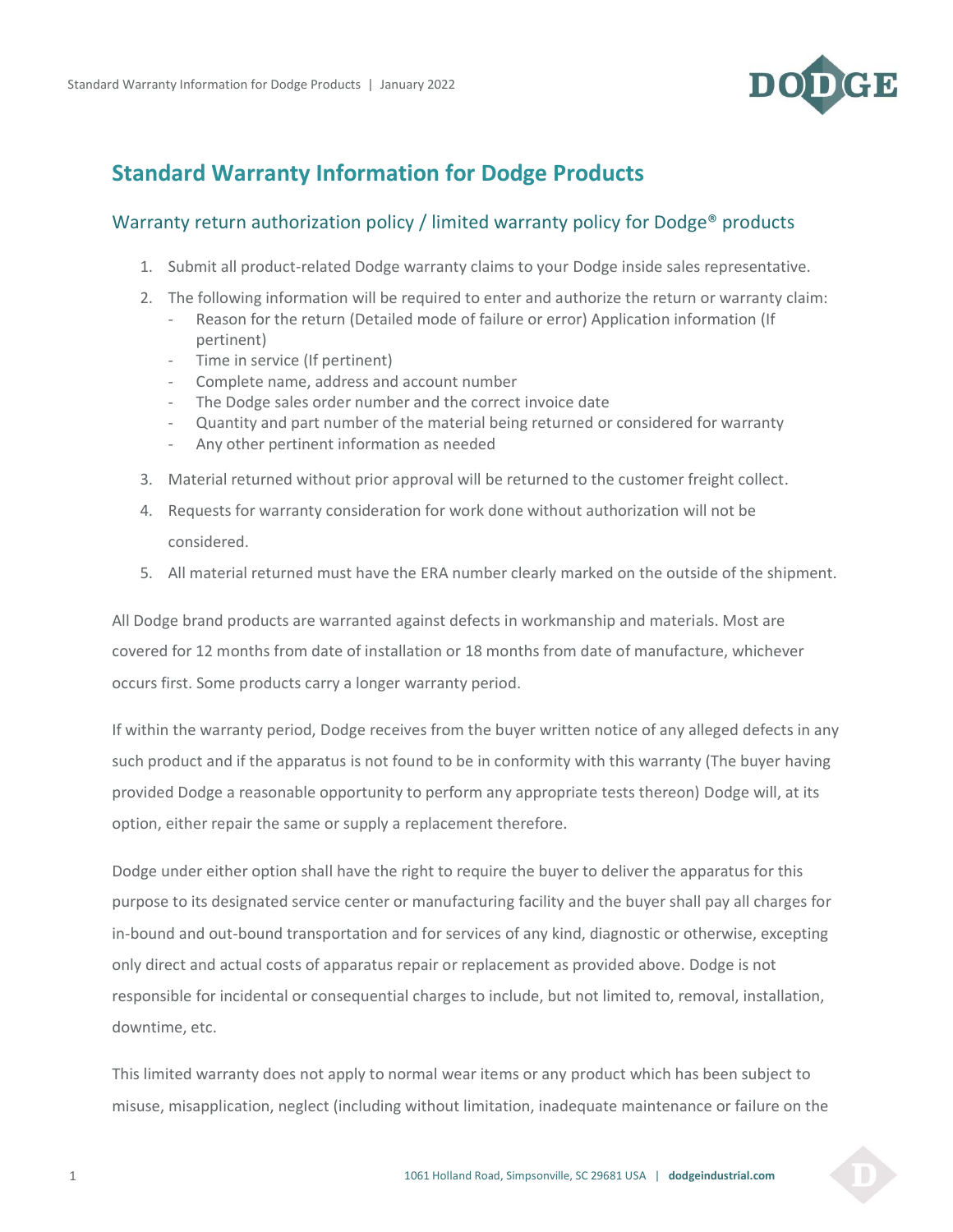

part of the Buyer to ensure proper storage), accident or improper installation, modification, adjustment, or repair. Misuse shall include, but is not limited to, deterioration in a product due to applied chemicals, wash solutions applied in a pressurized manner, or wear caused by the presence of abrasive materials. All other Dodge standard terms and conditions of sale apply.

THE ABOVE WARRANTIES ARE IN LIEU OF ALL OTHER WARRANTIES WHETHER EXPRESSED, IMPLIED OR STATUTORY, INCLUDING IMPLIED WARRANTIES OR MERCHANTABILITY OR FITNESS FOR A PARTICULAR USE, OR PERFORMANCE OR APPLICATION WARRANTIES, AND EXTEND ONLY TO CUSTOMERS PURCHASING FROM SELLER OR ITS APPOINTED DISTRIBUTOR.

No employee, agent, dealer or other person is authorized to give any warranties on behalf of Dodge nor to assume for Dodge any other liability in connection with any of its products, unless otherwise agreed in writing by Dodge's Headquarters.

| <b>General Product</b><br>Category | <b>Product Category</b>  |                                                 | Warranty Period (months)     |                             |
|------------------------------------|--------------------------|-------------------------------------------------|------------------------------|-----------------------------|
|                                    |                          |                                                 | From<br>Installation<br>Date | From<br>Manufacture<br>Date |
| Enclosed<br>Gearing                | Tigear-2                 | Tigear-2                                        | 12                           | 36                          |
|                                    |                          | Tigear-2 E-Z Kleen Reducers**                   | 12                           | 36                          |
|                                    |                          | Tigear-2 Food Safe Reducers**                   | 12                           | 36                          |
|                                    | Quantis                  | Quantis Reducers                                | 12                           | 36                          |
|                                    |                          | Quantis E-Z Kleen Reducers (A1 & A4 Position)** | 36                           | 42                          |
|                                    |                          | Quantis Food Safe Reducers (A1 & A4 Position)** | 36                           | 42                          |
|                                    | <b>TXT</b>               |                                                 | 12                           | 36                          |
|                                    | Torque Arm II            |                                                 | 18                           | 36                          |
|                                    | MTA-Motorized Torque Arm |                                                 | 18                           | 36                          |
|                                    | Maxum XTR                |                                                 | 36                           | 42                          |

## **WARRANTY MATRIX for Dodge Brand Products**